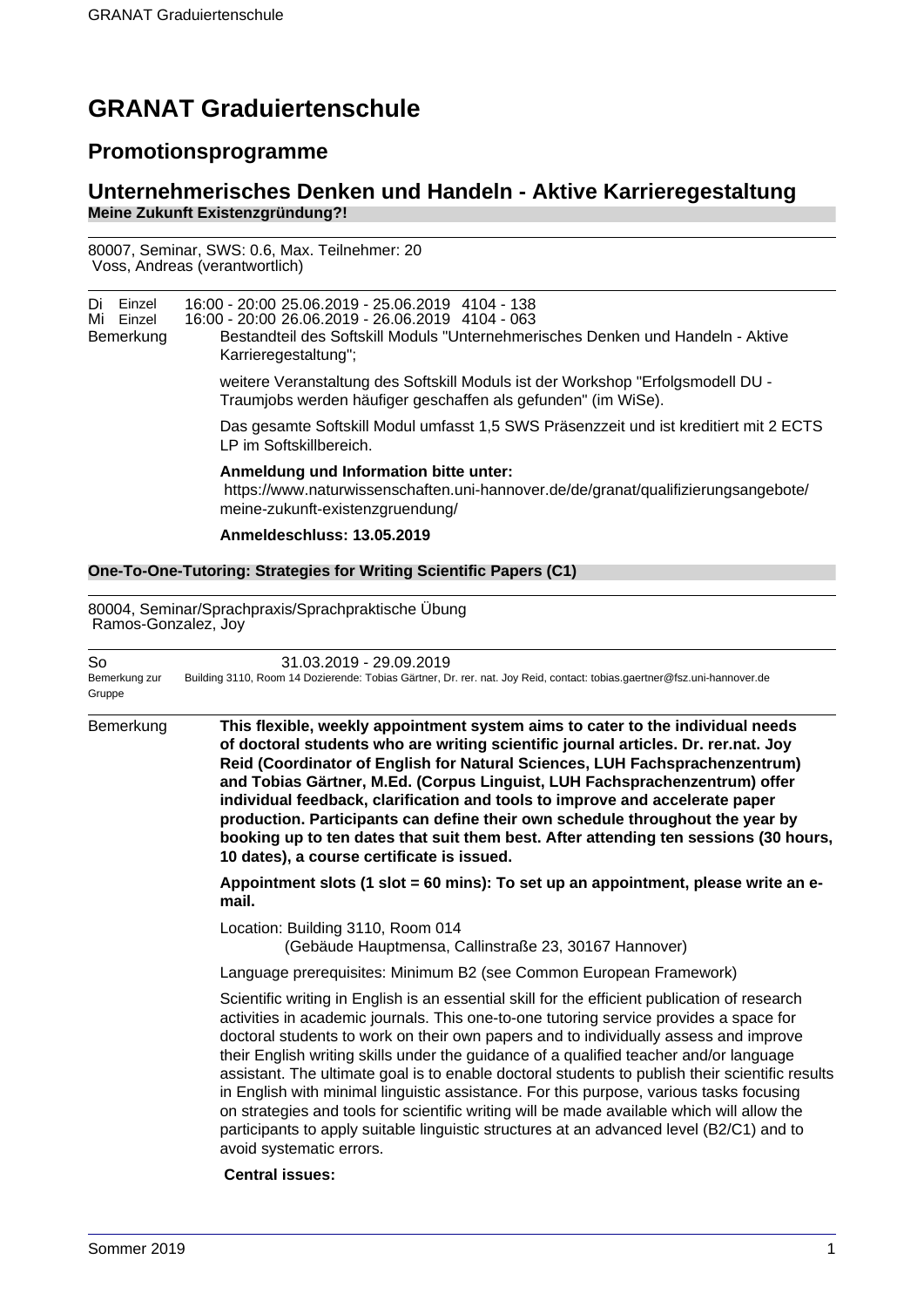Strategies and tools for scientific writing (individually creating a corpus of subject-specific publications using a tailor-made concordance software) Learning by doing: writing your paper and receiving individual feedback Systematically improving your writing skills – a flexible, task-based approach

#### **What should you bring to One-to-One-Tutoring?**

Your own laptop (with wlan access if possible) Ten peer-reviewed papers from your field (as pdf or text-files)

#### School Entrepreneurship: "Unternehmerisches Denken und Handeln - Wege in die **Selbstständigkeit"**

80005, Workshop, Max. Teilnehmer: 12 Voss, Andreas (verantwortlich)

| Fr Einzel<br>Bemerkung zur<br>Gruppe                 | 14:00 - 16:00 13.09.2019 - 13.09.2019 4104 - 063<br>verbindliche Vorbesprechung                                                                                                                                                                                                                                                                                                                                                                                                                                                                                                                                                                                                              |
|------------------------------------------------------|----------------------------------------------------------------------------------------------------------------------------------------------------------------------------------------------------------------------------------------------------------------------------------------------------------------------------------------------------------------------------------------------------------------------------------------------------------------------------------------------------------------------------------------------------------------------------------------------------------------------------------------------------------------------------------------------|
| <b>Block</b><br>Di Einzel<br>Bemerkung zur<br>Gruppe | 09:00 - 17:30 16.09.2019 - 19.09.2019 4104 - 063<br>17:30 - 20:00 17.09.2019 - 17.09.2019<br>verbindliche Abendveranstaltung Kneipe                                                                                                                                                                                                                                                                                                                                                                                                                                                                                                                                                          |
| Fr Einzel<br>Fr Einzel<br>Bemerkung zur<br>Gruppe    | 09:00 - 19:00 20.09.2019 - 20.09.2019 3403 - A001<br>13:00 - 19:00 20.09.2019 - 20.09.2019<br>Abschlussveranstaltung                                                                                                                                                                                                                                                                                                                                                                                                                                                                                                                                                                         |
| Bemerkung                                            | Die School Entrepreneurship bietet eine Chance, das eigene Fachwissen und kreative<br>Potential einzusetzen, um Geschäftsideen für eine Firmengründung zu konkretisieren<br>und daraus ein Geschäftsmodell zu entwickeln. Ziel ist es, den Teilnehmenden<br>Einblicke in fundierte betriebswirtschaftliche und unternehmerische Grundlagen und<br>Schutzrechtefragen zu vermitteln, gemeinsam Managementkenntnisse und -tools zu<br>erarbeiten sowie die persönlichen Schlüsselqualifikationen auszubauen, die notwendig<br>sind, um eine eigene Gründungsidee zu entwickeln und einen tragfähigen Businessplan<br>zu schreiben.                                                             |
|                                                      | Das Programm bietet über fünf Tage eine Mischung aus theoretischem Input und<br>kreativer Praxis- und Gruppenarbeit, in der unternehmerisches Denken und Handeln<br>gefördert und eine intensive Auseinandersetzung mit dem Gründungsvorhaben<br>ermöglicht werden. In Campus-Atmosphäre erhalten die TeilnehmerInnen nicht nur<br>eine exzellente Qualifizierung, sondern profitieren auch von den Erfahrungen der<br>Referierenden, anderer Gründungswilliger und junger Unternehmer(innen), die ihre<br>Projekte vorstellen. Ein abwechslungsreiches Begleitprogramm wird gemeinsam<br>gestaltet und am letzten Abend wird die Summer School mit einem gemeinsamen Grillen<br>ausklingen. |
|                                                      | <b>Bitte beachten:</b><br>Alle Teilnehmenden sollten bitte ihre eigenen, WLAN-fähigen Laptops mitbringen!                                                                                                                                                                                                                                                                                                                                                                                                                                                                                                                                                                                    |
|                                                      | Schwerpunkte:<br>Grundrechte zum Schutz des geistigen Eigentums/Recherchemöglichkeiten Entwicklung<br>einer innovativen Geschäftsidee Ausarbeitung von eigenen Geschäftsideen zu<br>Geschäftsmodellen: Vom "Business Model Canvas" zum Businessplan Vertiefung<br>der Geschäftsmodelle (Definition von Unternehmenszielen, Branche- und<br>Marktanalyse, Marketing und Vertrieb, Organisation, Realisierungsplanung und<br>Meilensteine. Fünf- lahres-Planung) Kontakt und Diskussion mit Gründern/Networking                                                                                                                                                                                |

ünt-Jahres-Planung) Kontakt und Diskussion mit Gründern/Networking Finanzierung / Zugang zu Förderprogrammen Abschlusspräsentation vor einer Jury aus Sachverständigen (Finanzexperte, Gründerservice)/ Networking

#### **Anmeldung und Information bitte unter:**

https://www.naturwissenschaften.uni-hannover.de/de/granat/qualifizierungsangebote/ school-entrepreneurship/

#### **Anmeldeschluss: 15.08.2019**